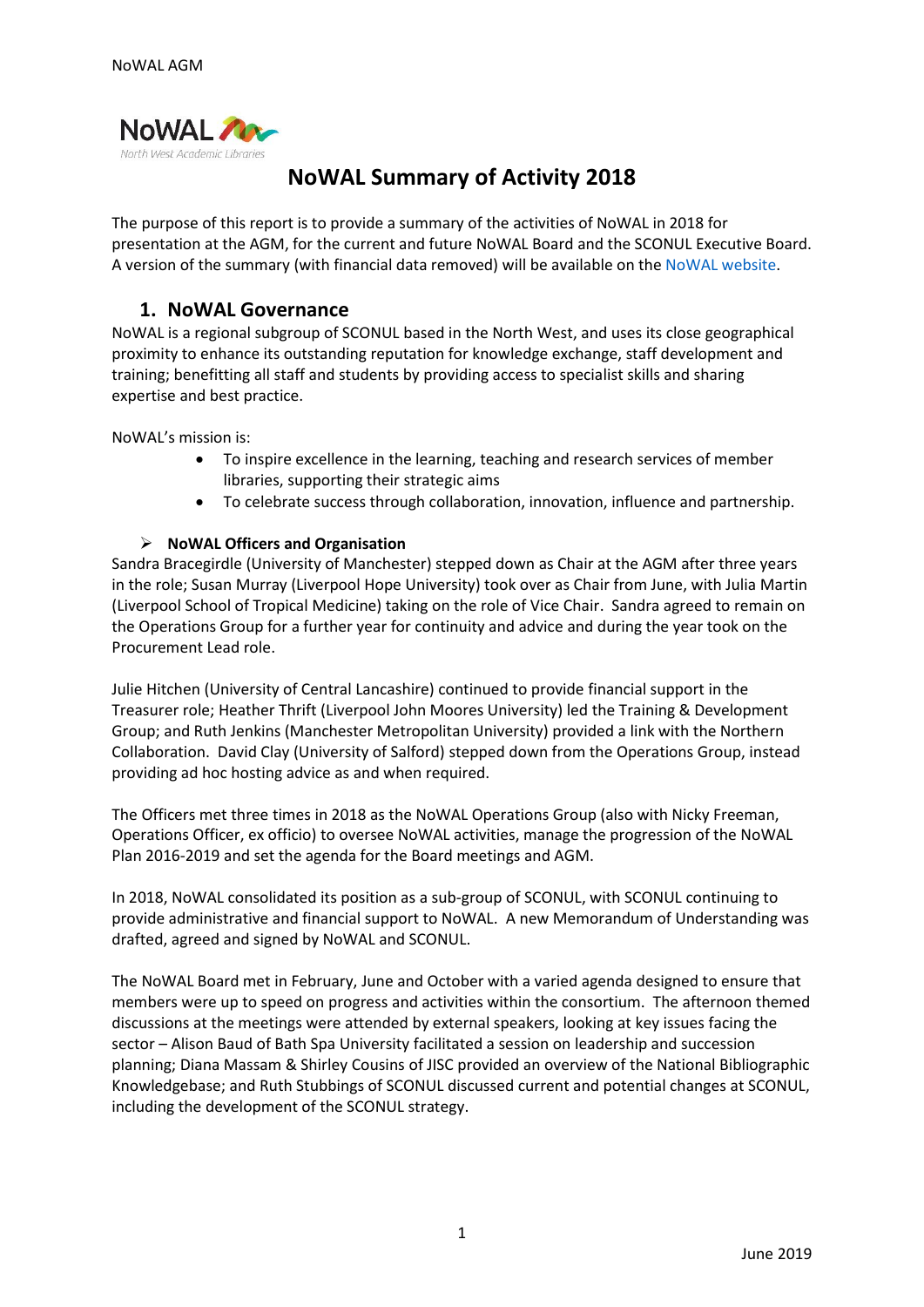NoWAL extends its thanks to the University of Salford Library for continued hosting of the NoWAL Operations Officer during this time.

## **2. Achievements and Performance**

During 2018, NoWAL continued to work to progress the NoWAL Plan 2016-2019 with activities focussed on the three strands:

- $\triangleright$  Knowledge Exchange and Sharing
- ➢ Service and Workforce Development and Planning
- ➢ Training and Development

A key strategic initiative has been the continued development and success of the Training & Development programme, led by Heather Thrift and supported by the NoWAL Operations Officer. The year's activity has also underlined the consortium's strong commitment to collaboration and partnership, seen in its exchange of experience events and four 'expert events' paid for from the NoWAL Training & Development budget (see the Training & Development Report below).

During the year, four Communities of Practice (CoP) were developed, assisting staff to come together several times a year to discuss key topics and share experiences within their own field of expertise:

- ➢ Academic Skills
- ➢ Buildings & Space Management
- ➢ Copyright
- ➢ Technology

At the end of the year, NoWAL produced its [Annual Review 2018,](file:///D:/NoWAL%202015%20-%20Nicky/Annual%20Review/2018/NoWAL%20Annual%20Review%202018.pdf) outlining its key activities over the year and celebrating the achievements of the 14 member institutions and of the special interest groups, communities of practice and functional groups.

## **3. NoWAL Special Interest and Functional Group Reports**

#### ➢ **NoWAL Training & Development Group**

NoWAL operated a comprehensive Training & Development programme during 2018, including 14 Exchange of Experience events, 1 TeachMeet, 3 visits to special interest libraries in NoWAL locations and 4 'expert events', the latter making use of NoWAL funds for the benefit of its members. All of the events were well-received and well-attended by attendees and provided additional value to member libraries, the expert events in particular.

For the May event on Systematic Reviews, NoWAL partnered with LIHNN NW (Library and Information Health Network North West) on organisation and delivery, and shared on costs and number of attendees. This partnership approach proved successful and NoWAL will look to partner further with external organisations for future expert events.

*For the full list of Training & Development events, please see appendix 1 below.* 

#### ➢ **NoWAL Procurement Group Report**

During 2018 both Regina O'Brien and Colette Capewell left their roles in the Procurement Group. Elizabeth Gillespie (Liverpool) became the Chair and Serials Co-ordinator, Fiona McClean (Chester) became the Monographs Co-ordinator, and two new members joined the group, Sarah Taylor of University of Salford, and James Stephens of University of Cumbria.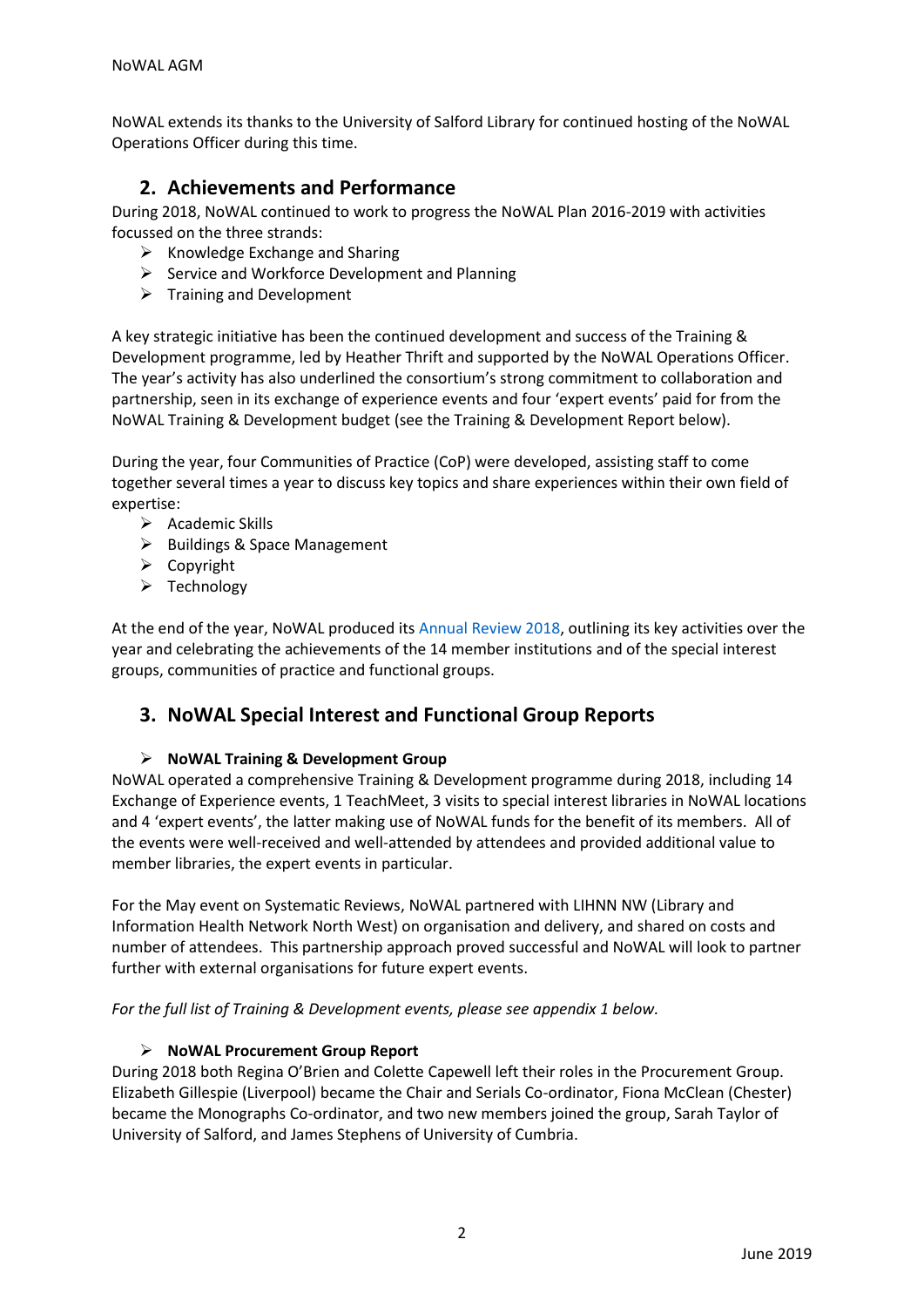*Monographs:* NoWAL member institutions were supported by SUPC arranged 'Books Agreement Webinars: Call-Off Options and Process' in January and February 2018. NoWAL was represented at the Inter-regional book review meetings with suppliers in March, with a further supplier review meeting in October. A key discussion point has been supplier preservation of e-book content/access to archives; this has been discussed by SUPC with SCONUL and JISC Collections as a sector wide concern.

*Serials:* The regional Serials, Periodicals and Associated Services Framework Agreement was extended by one year to 30st April 2019. During 2018 the move to a new National Serials Framework Agreement to cover England and Wales was begun. This is planned to commence 1st May 2019, with the scope remaining the same as for the existing regional agreements it will replace. The Tender Working Group (including a NoWAL representative) has consulted on the Tender Strategy, Agreement Specification, Call of Terms and Conditions, and Evaluation Questions. A key discussion point has been the impact of 'big deals' moving away from subscription agents.

#### ➢ **NoWAL Research Group Report**

Mary Pickstone stood down as Chair of the Group and was replaced by Lucy May (Manchester) and Judith Carr (Liverpool) as Chair and Vice Chair respectively. On 18th July, the Group met, tasked with setting up and agreeing the terms of reference, deciding on the Group's priorities and themes for the coming year and what support and training should be organised to support this.

In January 2018, LJMU hosted 'Research Support: Navigating the Metric Maze'. This full-day Exchange of Experience saw staff from Edge Hill, LSTM and Manchester sharing their experiences of using metrics, followed by an afternoon of roundtable and facilitated discussions. In November 2018, the Group organised an 'OA & REF-Ready' event providing an opportunity for staff to hear what preparations are being made at member institutions (there were presentations from LJMU and Lancaster), as well as from Research England, and an opportunity for small- and full-group discussions. Both events received great feedback, not least for their enabling of discussion, networking and sharing.

#### ➢ **NoWAL Academic Librarians' Group Report**

Julie Hitchen and Julie Brand (UCLan) stood down as joint Chairs of the Group and were replaced by Olwen Pennington and Sheila Murphy (Edge Hill). The Group met in June and December 2018, rotating the meetings round the member libraries, with UCLan and Edge Hill hosting. The meetings provided a varied agenda looking at supporting the TEF; the different academic engagement structures within institutions; handling student appointments; and sharing good news stories. Staff in attendance have cited the opportunity to discuss pertinent issues with peers from across the region as a key benefit of the meetings and of the group in general.

The Group held an Exchange of Experience and Workshop on Academic Engagement at UCLan in June 2018. The event attracted a large audience from across NoWAL and saw presentations from LJMU, Manchester Met, Liverpool and Salford, on a range of engagement methods, as well as opportunities for group discussions. The feedback received from the event was very positive and there was enthusiasm for further similar events to be held in the Training & Development programme in future years.

#### ➢ **NoWAL Senior Staff Group (SSG) Report**

The Senior Staff Group met twice in 2018, agreeing in the October meeting to extend this to three times from 2019. It was also agreed at the meeting to continue with a 'roving chair', to be reviewed annually. The Group continued to be an invaluable way for senior staff to share knowledge and experience across a range of key areas in service development. Staff from the SSG were invited to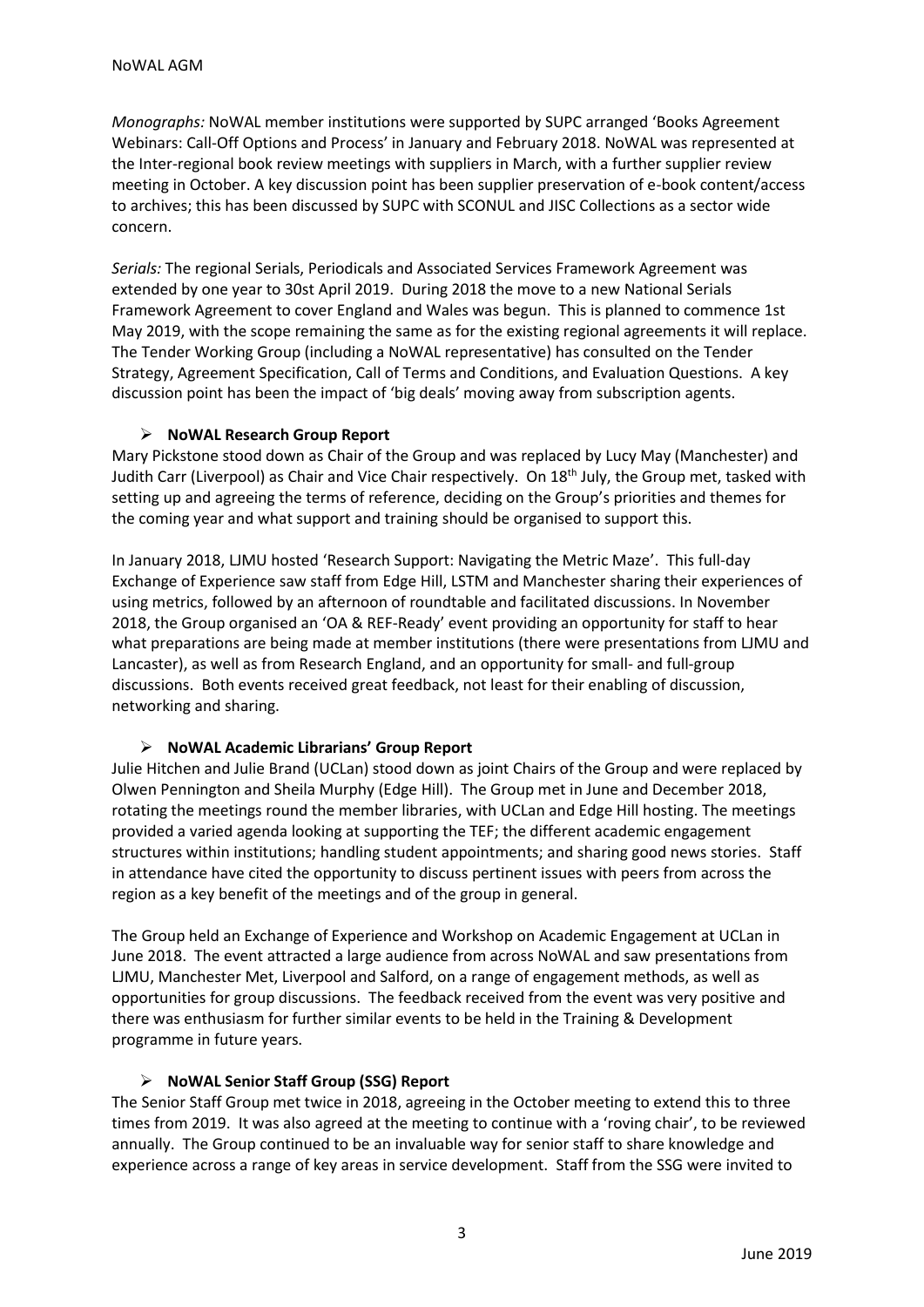attend the session on leadership and succession planning facilitated by Alison Baud of Bath Spa University.

Themed discussions in the meetings over the year looked at student behaviour and noise issues; how to be innovative; leadership in times of change; food & drink policies; and GDPR, all of which led to a productive sharing of knowledge and experiences.

#### **Thanks**

Thanks are extended to the outgoing Chairs of the Special Interest and Functional Groups for all their contributions to the work of NoWAL over the past few years.

## **4. NoWAL Financial Review**

#### **Subscriptions**

The recommendation from the NoWAL Operations Group was to maintain subscriptions at their current rates for 2019, with a review of Jisc banding in time for 2020 subscriptions.